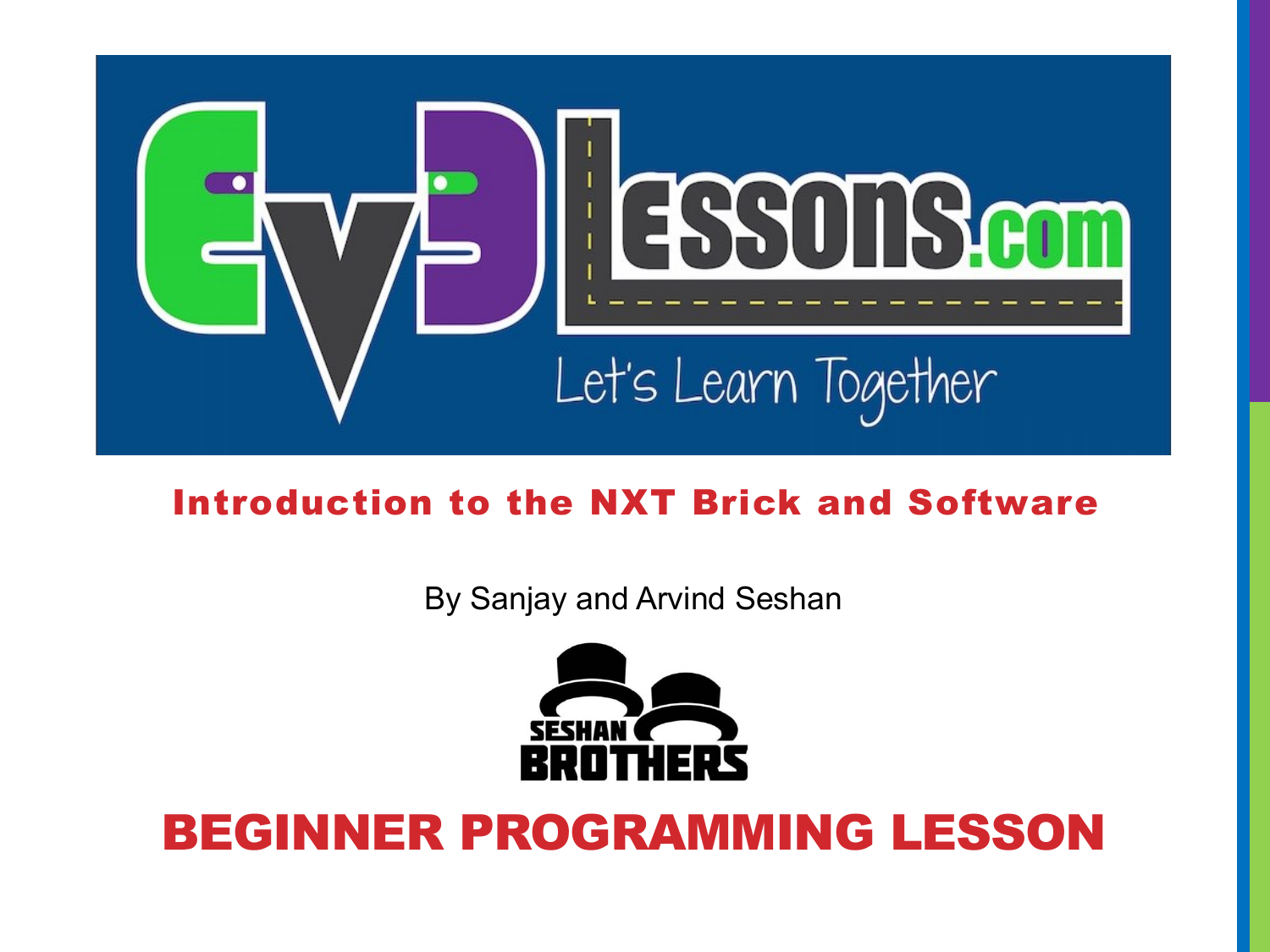### LESSON OBJECTIVES

- **1. Learn how the NXT brick operates**
- **2. Learn about the main components of the EV3 software**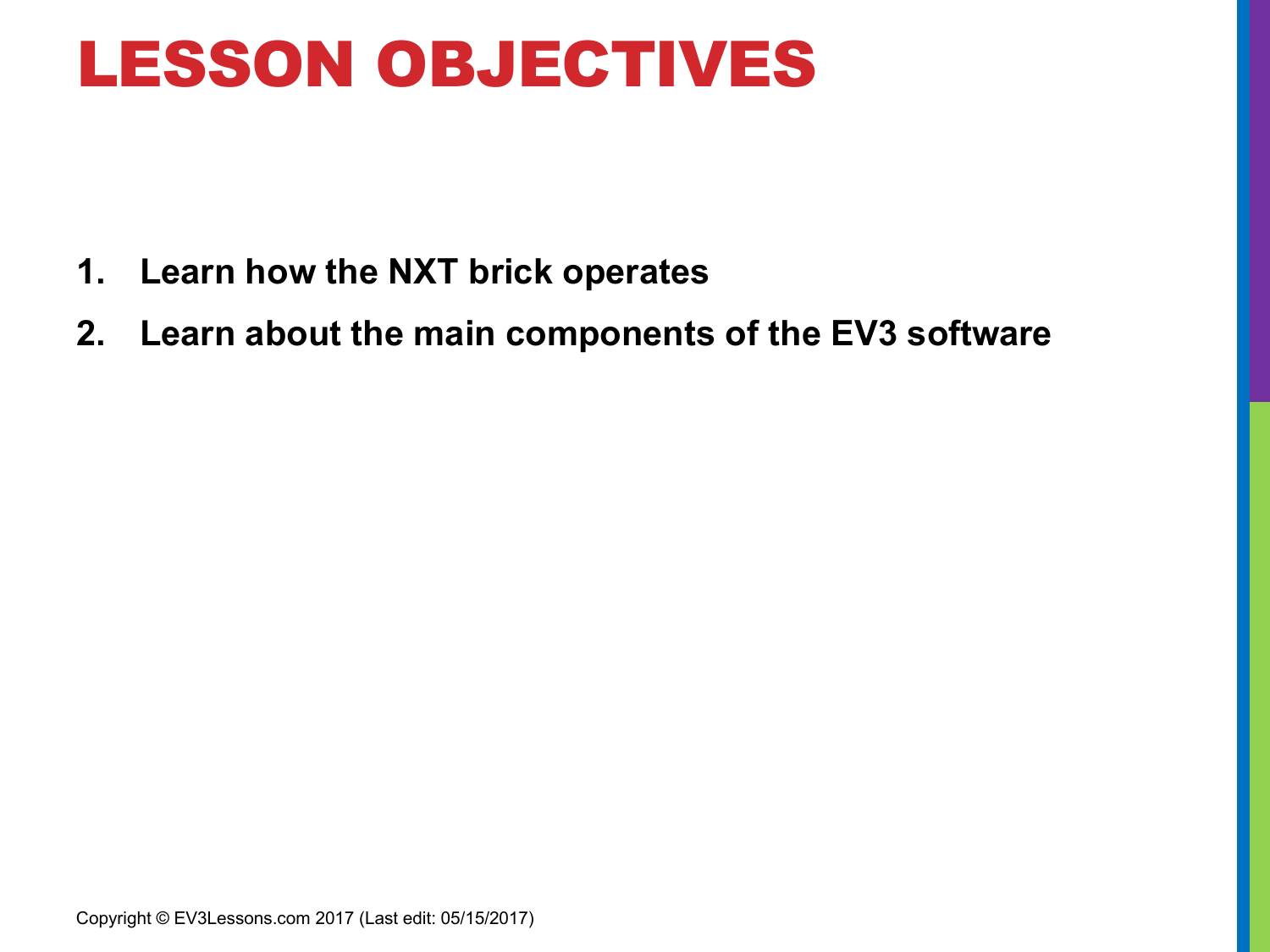## THE "BRICK" BUTTONS

1 = Left, Right  $\rightarrow$ **Navigate menus 2 = Center Button** à **Select options Run Program Turn robot on**  $3 =$  Back  $\rightarrow$ **Undo Stop Program Turn robot off**

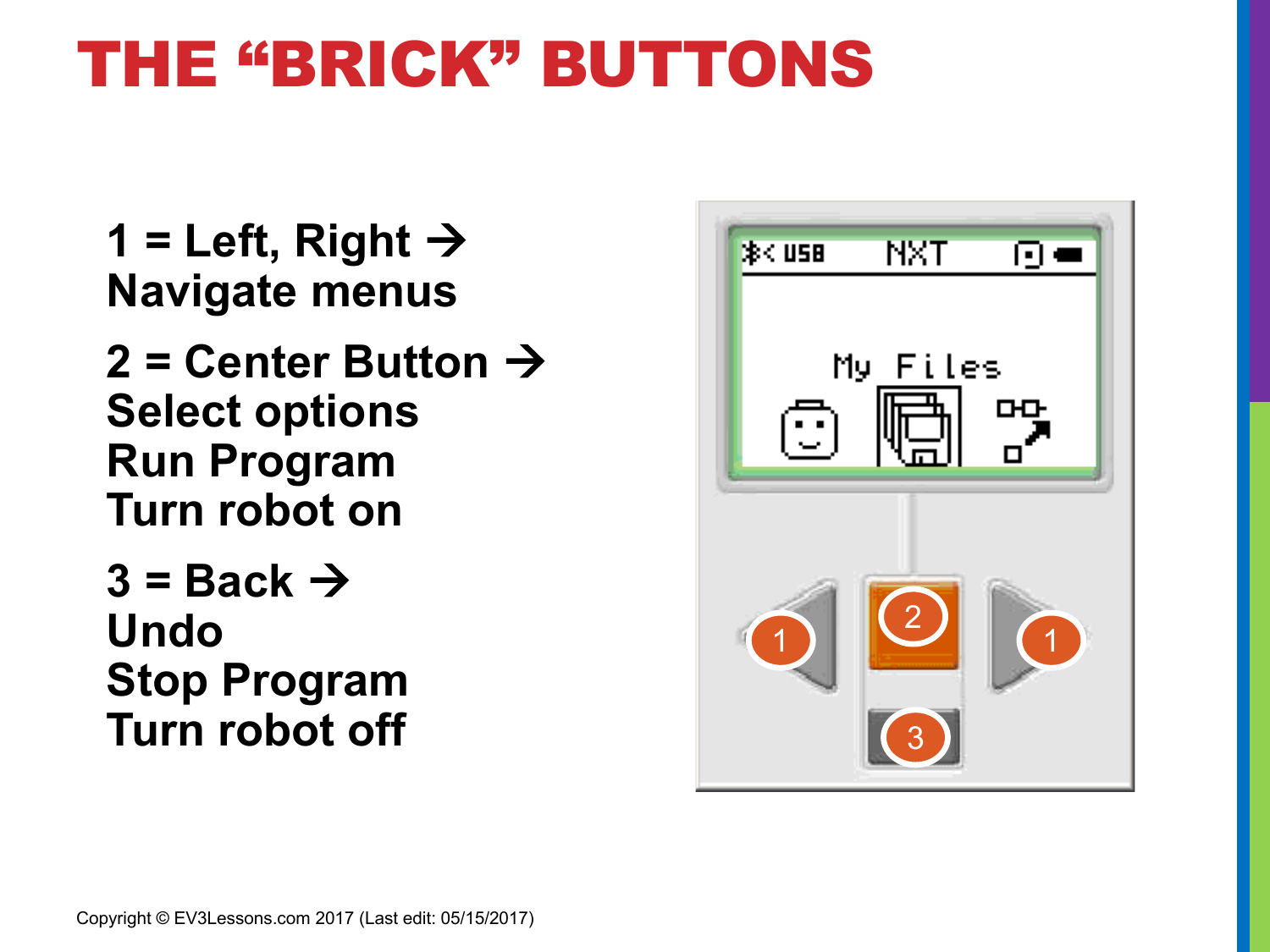### THE "BRICK" SCREEN



#### **Menus on Screen**

**1. My Files** Find programs you downloaded

#### **2. Use left/right**  buttons to find other menus such as "View"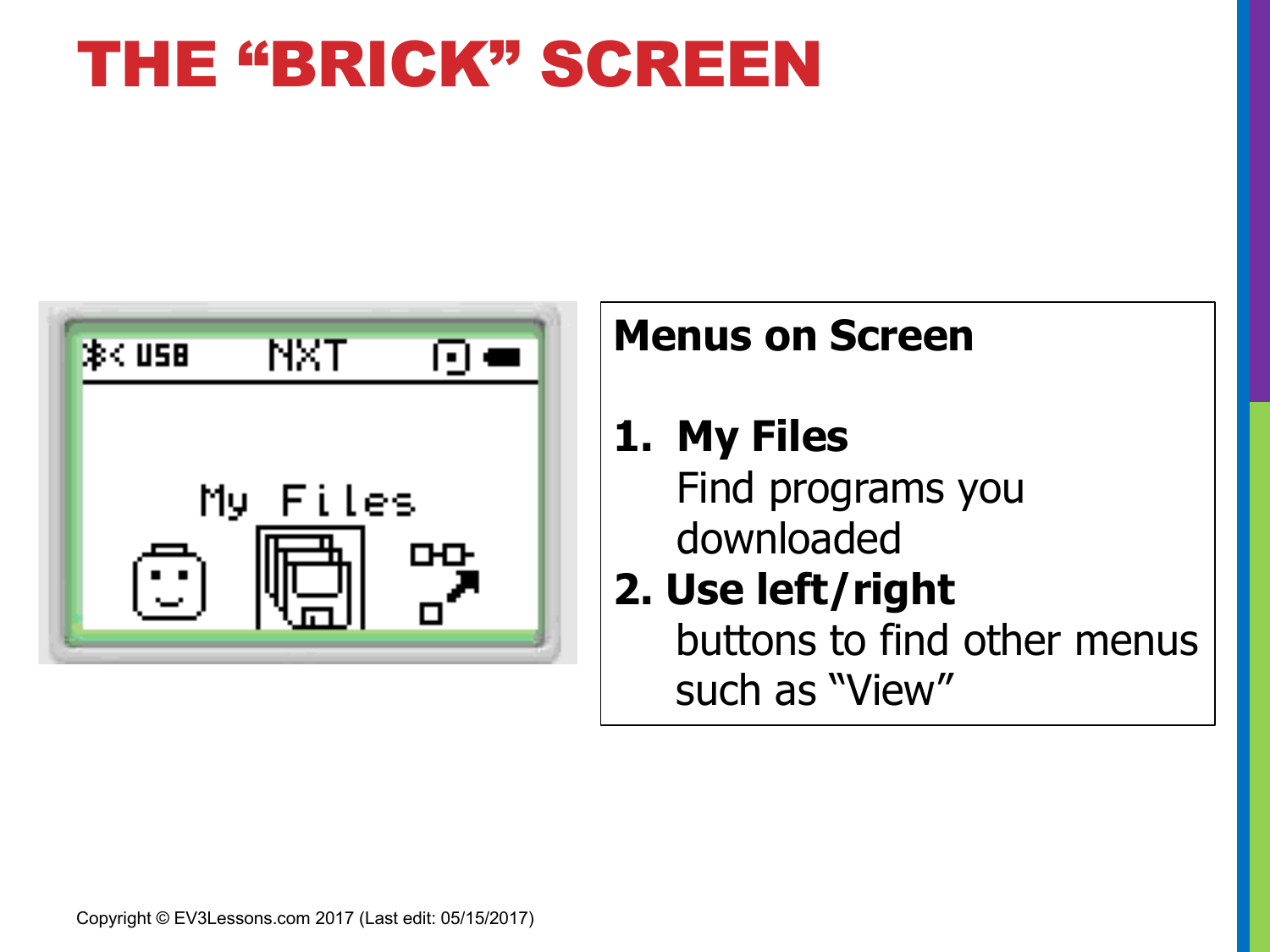# PORTS, SENSORS, MOTORS

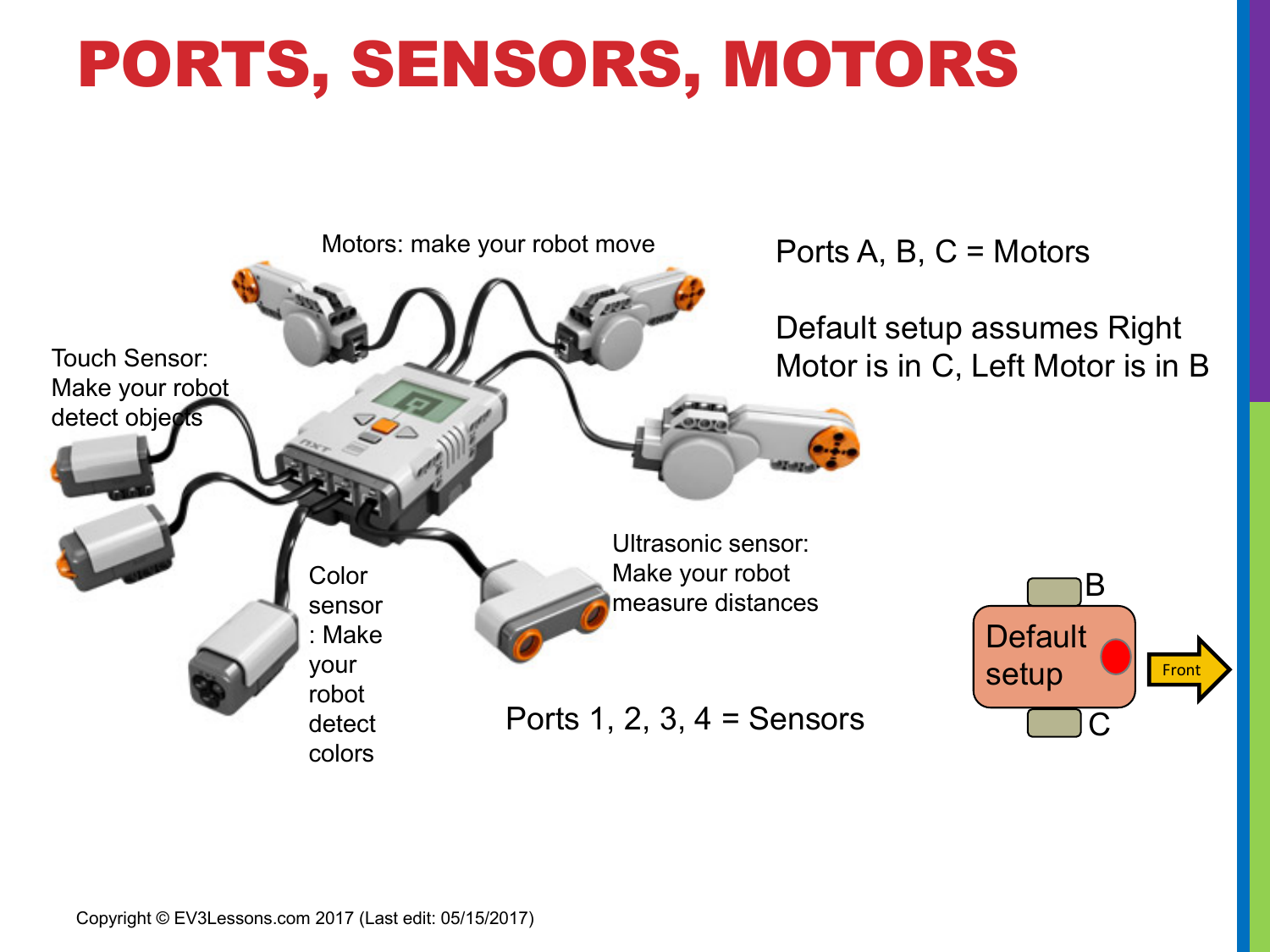### EV3 SOFTWARE

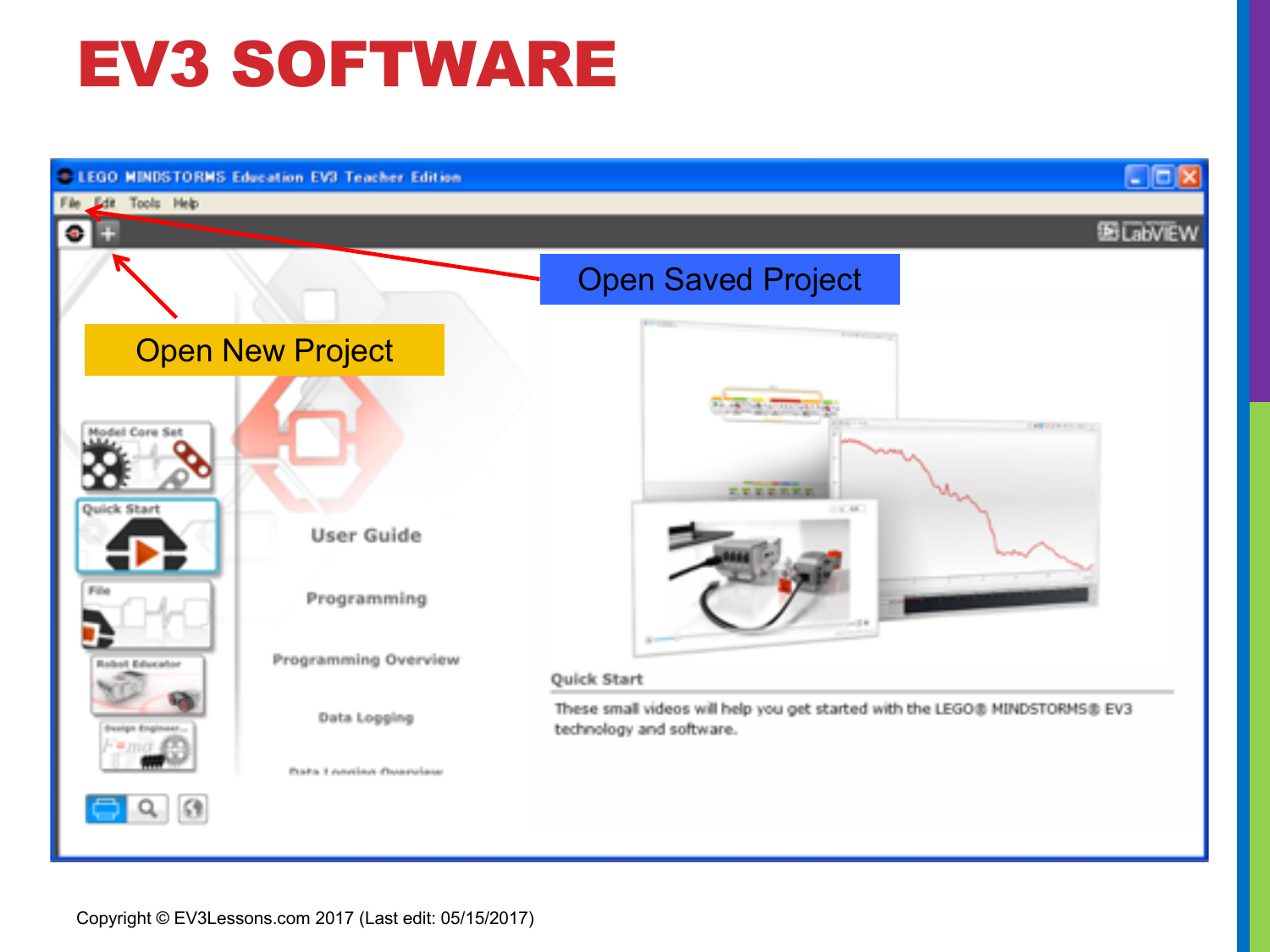# EV3 SOFTWARE: STARTING A NEW PROGRAM

|                           |                                                                                                                                                                               | Create a Project                                       |
|---------------------------|-------------------------------------------------------------------------------------------------------------------------------------------------------------------------------|--------------------------------------------------------|
| Opened                    | $\bullet$<br>$\blacktriangleright$ Project * $\times$ $\blacktriangleright$<br>Ð.                                                                                             | <b>Opened Programs</b>                                 |
| <b>Projects</b>           | $\Box$ Program $\times$<br>$\blacktriangleright$                                                                                                                              | Create a Program                                       |
| <b>Project Properties</b> | Project<br><b>Project Title:</b><br>$1\,$<br><b>PROJECT PICTURE</b><br>$\mathbf{2}$<br>PROJECT DESCRIPTION<br>$\bullet$<br>Daisy-Chain Mode                                   | <b>eg</b><br>$\bullet$                                 |
| List of programs          | <b>My Blocks</b><br><b>Variables</b><br><b>Sounds</b><br><b>Images</b><br><b>Programs</b><br>Name<br>Type<br>Program.ev3p<br>⊡<br>Delete<br>Export<br>Paste<br>Import<br>Copy | <b>Exportable Items</b><br>Show Teacher Only<br>Ø<br>∩ |

Copyright © EV3Lessons.com 2017 (Last edit: 05/15/2017)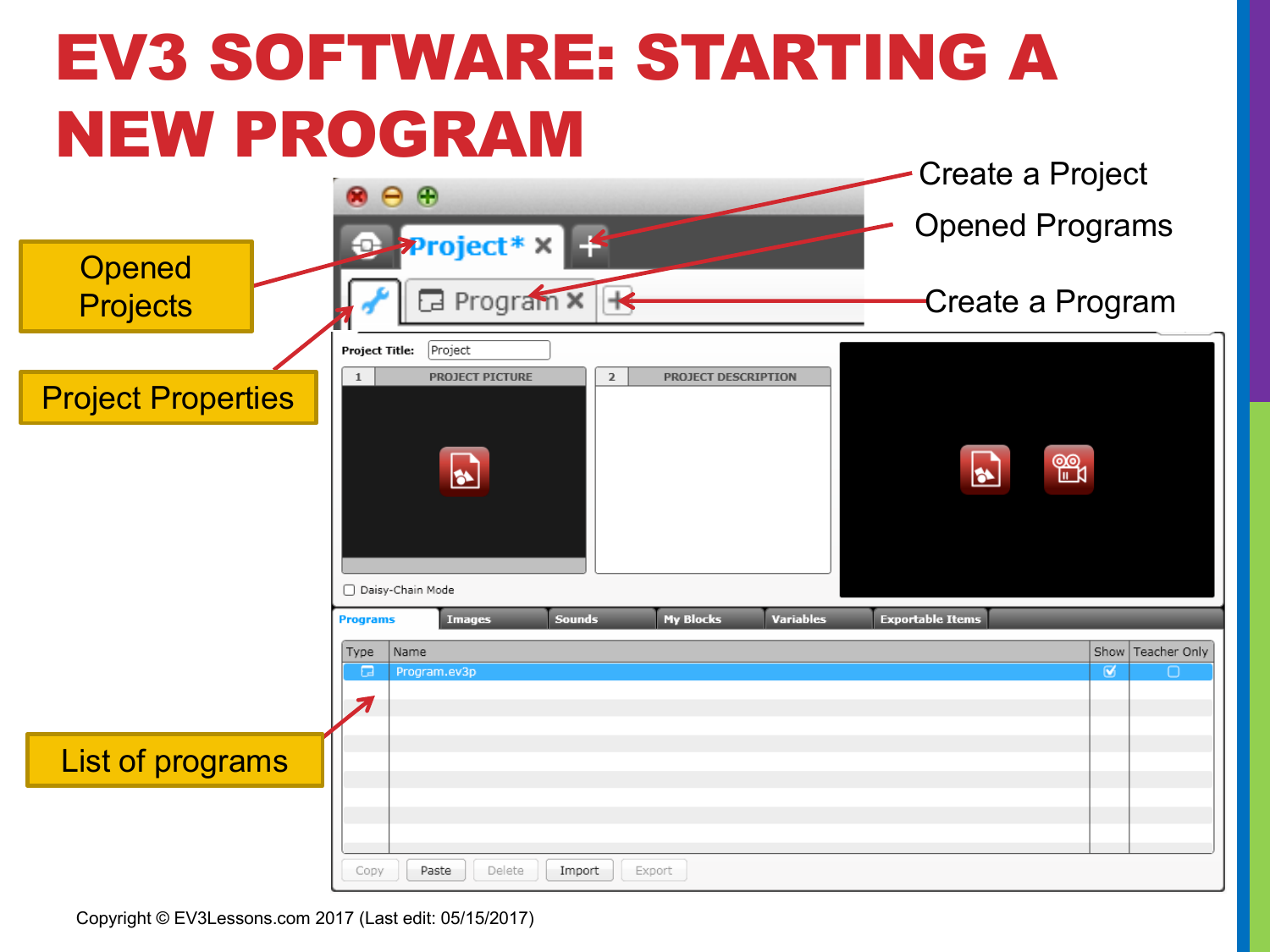# PROJECTS VS. PROGRAMS

- You will start by creating a PROJECT which has a .ev3 extension. You change the name of a project by using the Save Project As option from the File menu.
- You will write many PROGRAMS as part of each PROJECT file. You change the name of a program within a project by doubling clicking on the program's tab and typing in a new name.
- Note: If there is an \* next to the project name, you have made changes to the project and you have not yet saved yet.
- There is a "x" next to project and program names. Clicking on it simply closes the file (it does not get deleted).

Here are some common file extensions in the EV3:

- Programs (.ev3p)
- Images (.rgf)
- Sounds (.rsf)
- Text (.rtf)
- Projects (.ev3) the only type of file you can open with the EV3 software
- Import file (.ev3s) can be imported by an EV3 project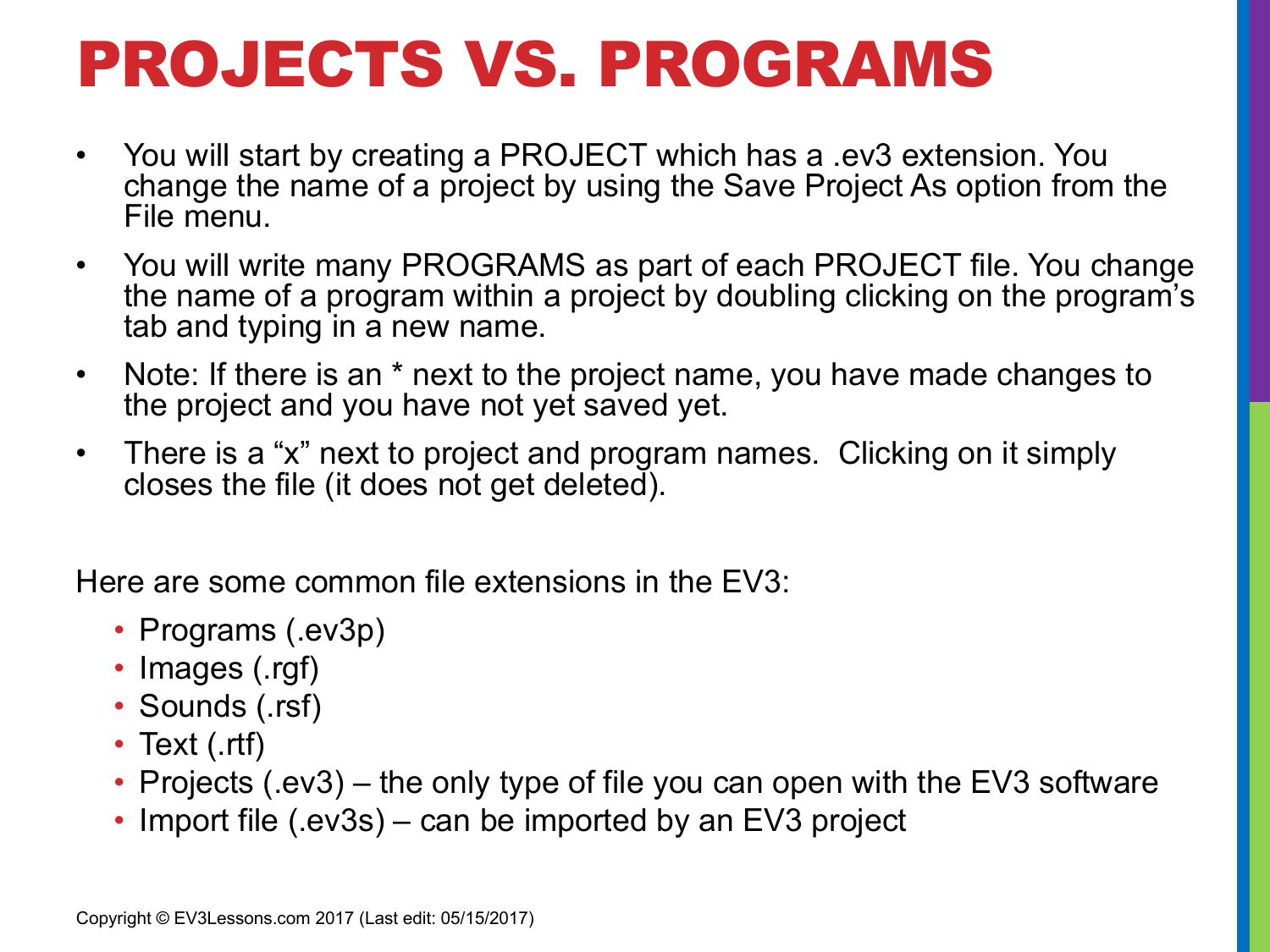# NAMING & SAVING YOUR WORK

#### **Changing the Program Name**

Double click on "Program"

#### **Saving your Project**

Select File and "Save Project As"

|                                                      | LEGO MINDSTORMS Education EV3 Teacher Edition                                                                                                                                                                                                                                                                       | $\pmb{\times}$<br>▭                  |
|------------------------------------------------------|---------------------------------------------------------------------------------------------------------------------------------------------------------------------------------------------------------------------------------------------------------------------------------------------------------------------|--------------------------------------|
| File Edit Tools Hep<br>Project <b>x</b><br>$\bullet$ |                                                                                                                                                                                                                                                                                                                     | LabVIEW                              |
| $\Box$ Program $\times$<br>$\boldsymbol{r}$          | $\begin{array}{ c c }\hline \textbf{k} & \textbf{0} & \textbf{0}\end{array}$<br>900<br>▣                                                                                                                                                                                                                            | $Q^2$ $Q^3$ 1:1<br>$\sqrt[n]{\circ}$ |
|                                                      | $\boxed{\triangle}$                                                                                                                                                                                                                                                                                                 | 1/1                                  |
|                                                      | $\begin{tabular}{ c c c c c } \hline \quad \quad & \quad \quad & \quad \quad & \quad \quad \\ \hline \quad \quad & \quad \quad & \quad \quad & \quad \quad \\ \hline \quad \quad & \quad \quad & \quad \quad & \quad \quad \\ \hline \quad \quad & \quad \quad & \quad \quad & \quad \quad \\ \hline \end{tabular}$ |                                      |
|                                                      |                                                                                                                                                                                                                                                                                                                     | ©2014 The LEGO Group.                |
| $\bullet$                                            | Q<br><u> HIIIIIIII</u><br><u> HIIIIIII</u><br>口田<br>$\oplus$<br>$\bullet$<br>$\sqrt{2}$<br>$\bullet$<br>$-o$                                                                                                                                                                                                        | EN O                                 |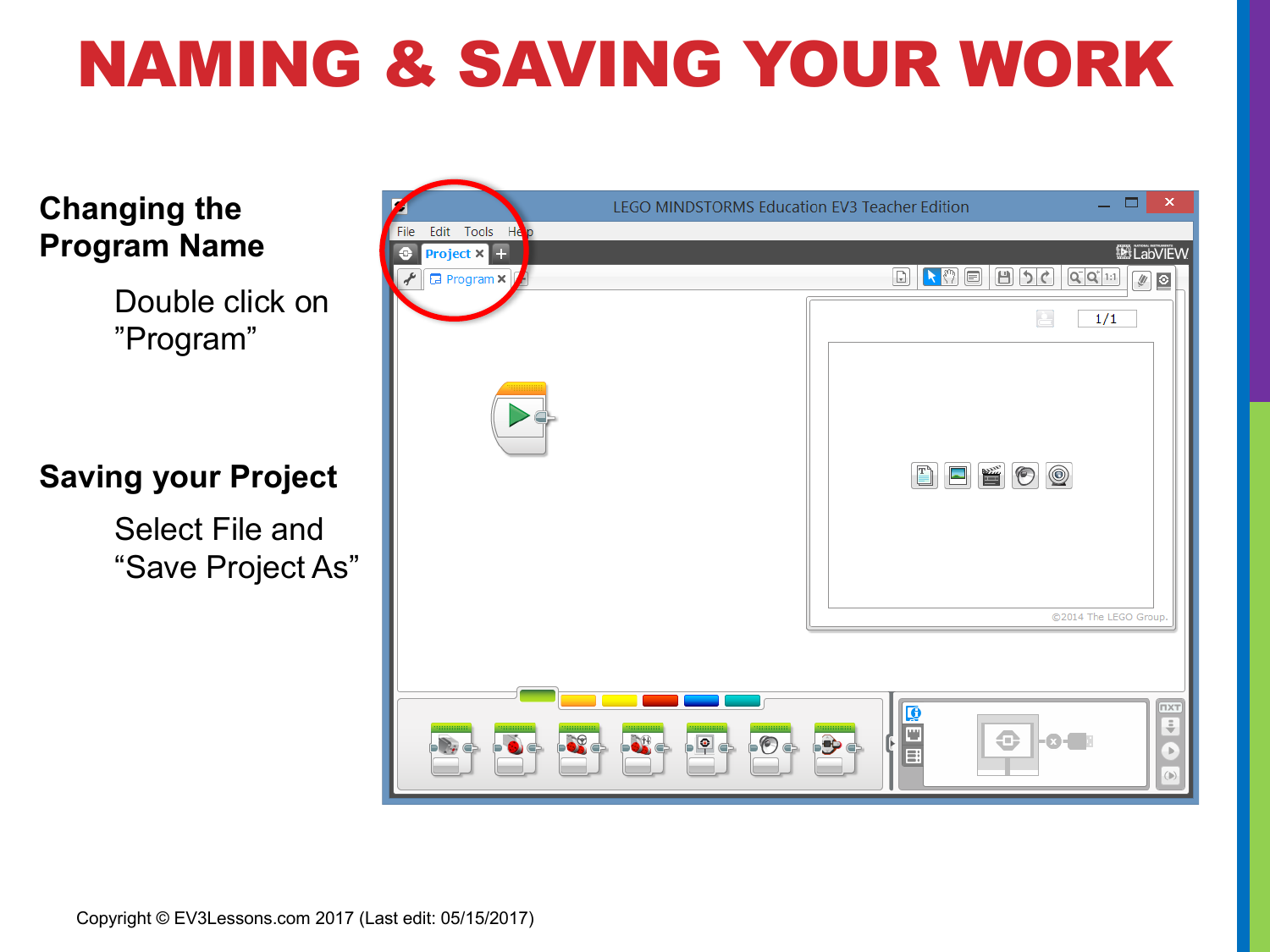# EV3 SOFTWARE: PROGRAMMING SCREEN

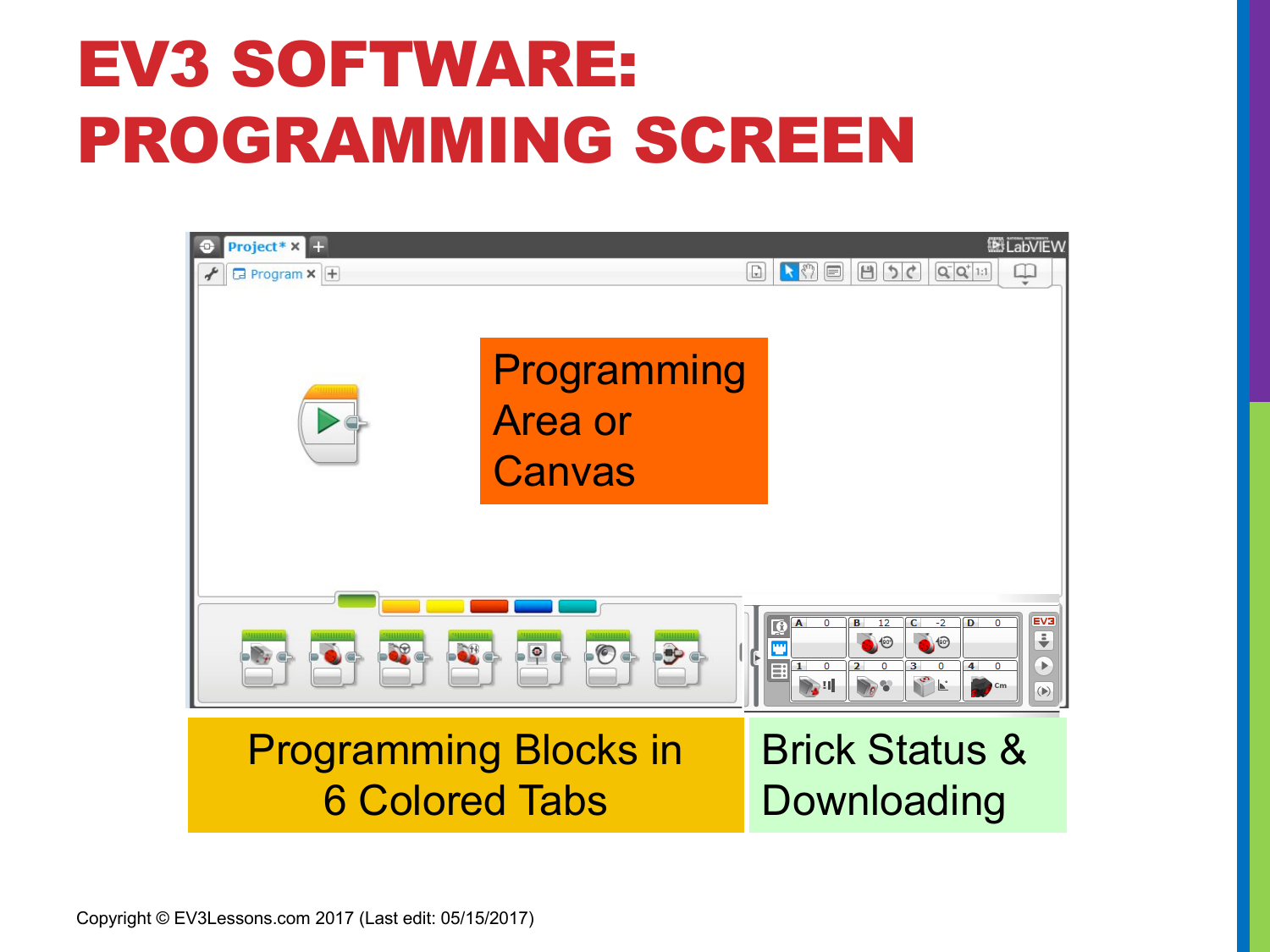### ADDING BLOCKS TO YOUR PROGRAM





STEP 1: Green Block Tab, Click and hold any block and drag to programming area



STEP 2: Drop next to the Start Block (green arrow) (See animation)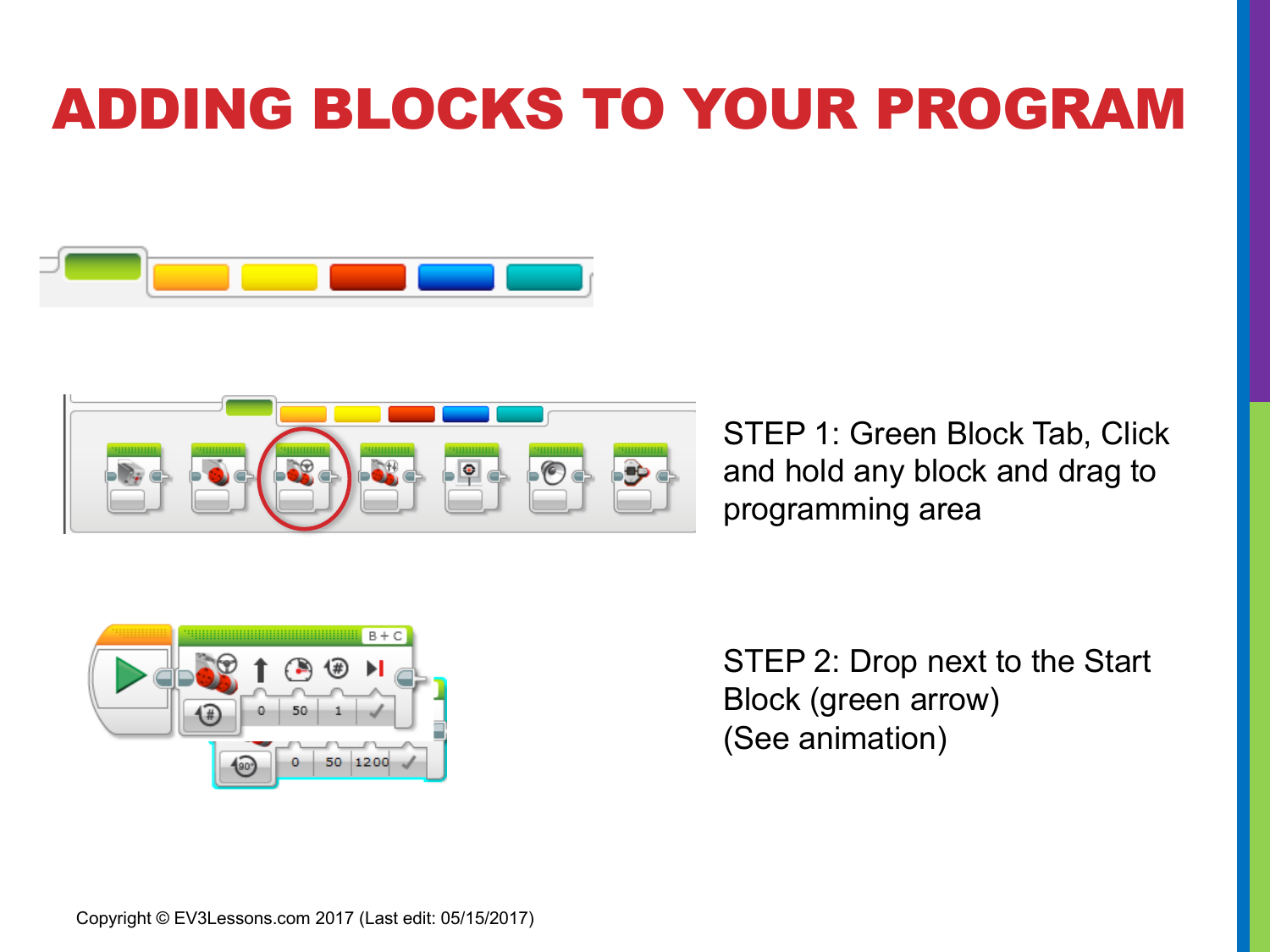# USEFUL ICONS



- **1.** List Programs in Project: List of all programs in the project
- **2.** Select: The cursor looks like an arrow and you can pick specific blocks or areas of the screen
- **3. Pan:** The cursor looks like a hand. When you click and move the mouse, you can move through the program when it goes beyond one screen.
- **4. Comments:** Click on this icon to create the comment box
- **5. Save Project:** Save the current version of your project
- **6. Undo and Redo:** Undo or redo the last actions
- **7. Zoom Out, Zoom In, and Reset Zoom**: Use to decrease, increase or reset the magnification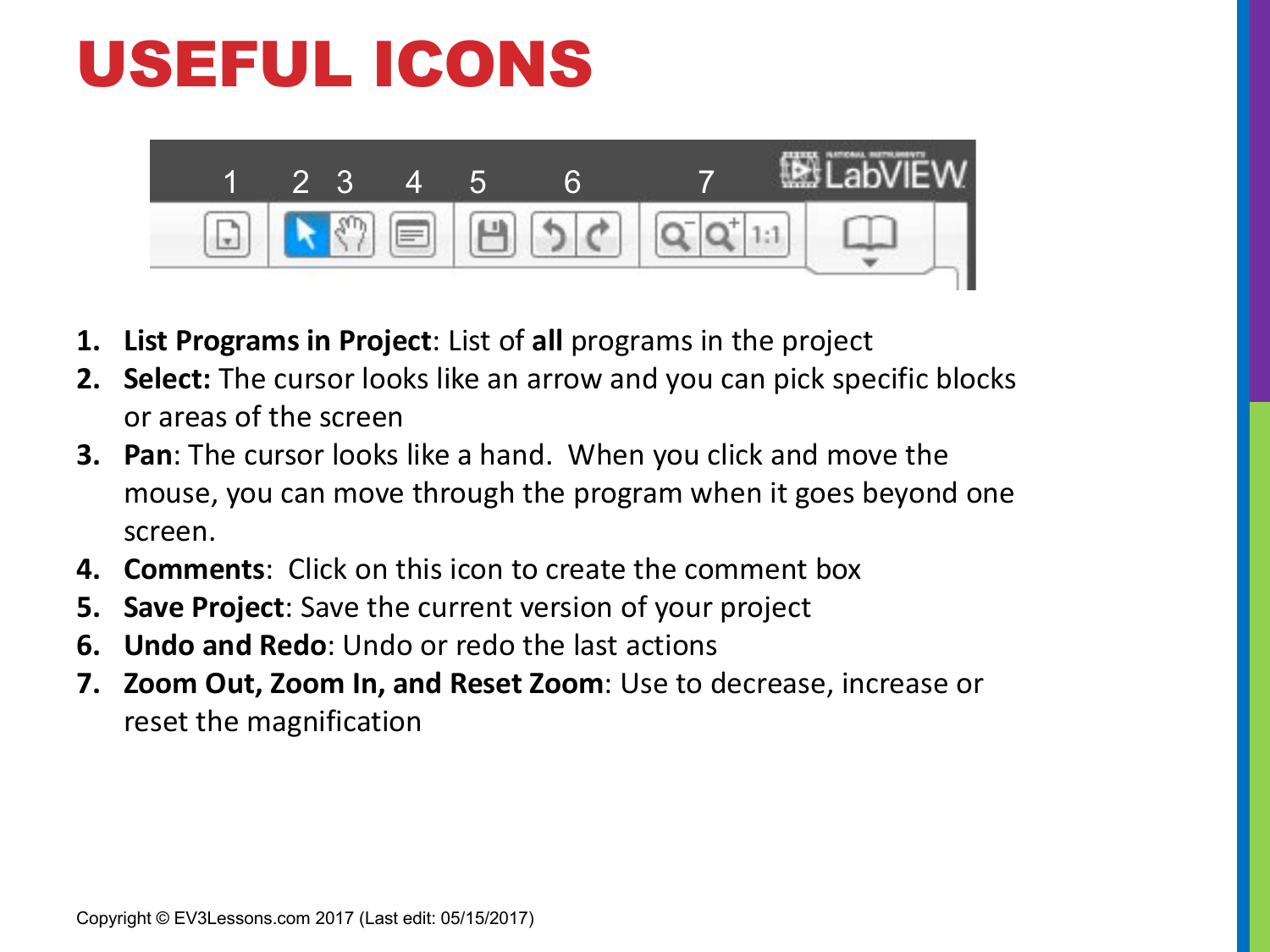## EV3 BLOCKS: COLORED TABS

ACTION BLOCKS Move, Large & Medium Motor, Display… FLOW BLOCKS Start, Wait, Loop, 1 Switch, Loop Interrupt 2 Color, Ultrasonic 3 SENSOR BLOCKS Brick Buttons, Gyro, Color, Ultrasonic



DATA OPERATIONS Variables, Array, Logic, Math, Compare... 4

ADVANCED BLOCKS Data Logging, 4 Unregulated Motor... 5 **6 create** 6

MY BLOCKS Custom Blocks you create